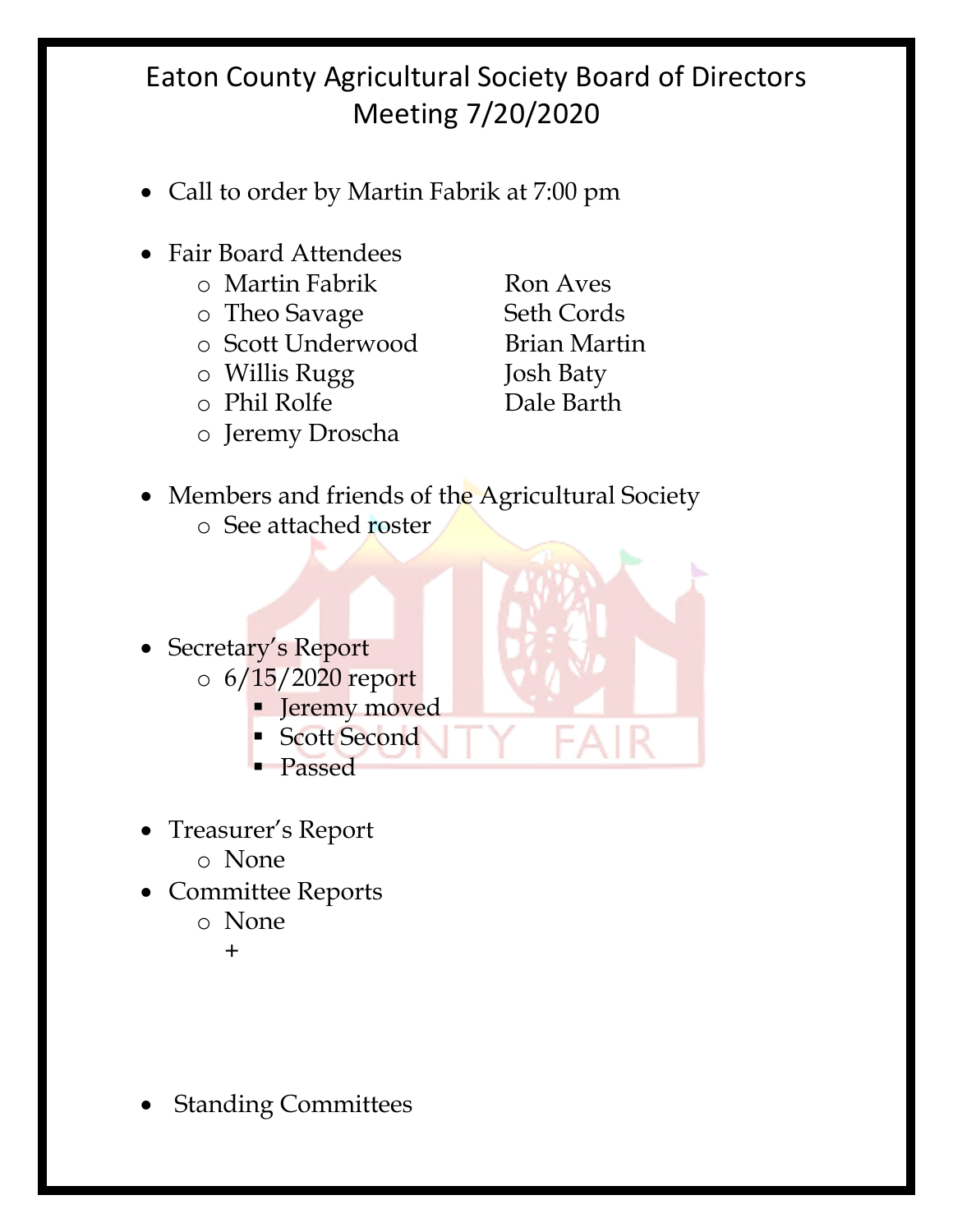## Eaton County Agricultural Society Board of Directors Meeting 7/20/2020

#### o Beer Tent Committee

• Nothing on beer tent. Nothing further this year

#### o Online Ticketing / POS Committee

- Holding pattern due to Covid
- o Sale Committee
	- Decided to go with Wendt Group for an online sale
- Members/Visitors
	- o Randy McConnell Thanked the fairboard for the effort to put on the horse races on July 18th.
	- o Loyd Cords Thanked the fairboard for the work and help for the horse pulls
	- o Many of the fair families thanked the fairboard for the effort for the shows and sale.

# • Old Business

- o Grey Barn Roof
	- § More information needed before a decision will be made
	- o Mowing
		- Sign up on sheet
	- o Storm damage in progress waiting for consumers to supply a start date
	- o New Business